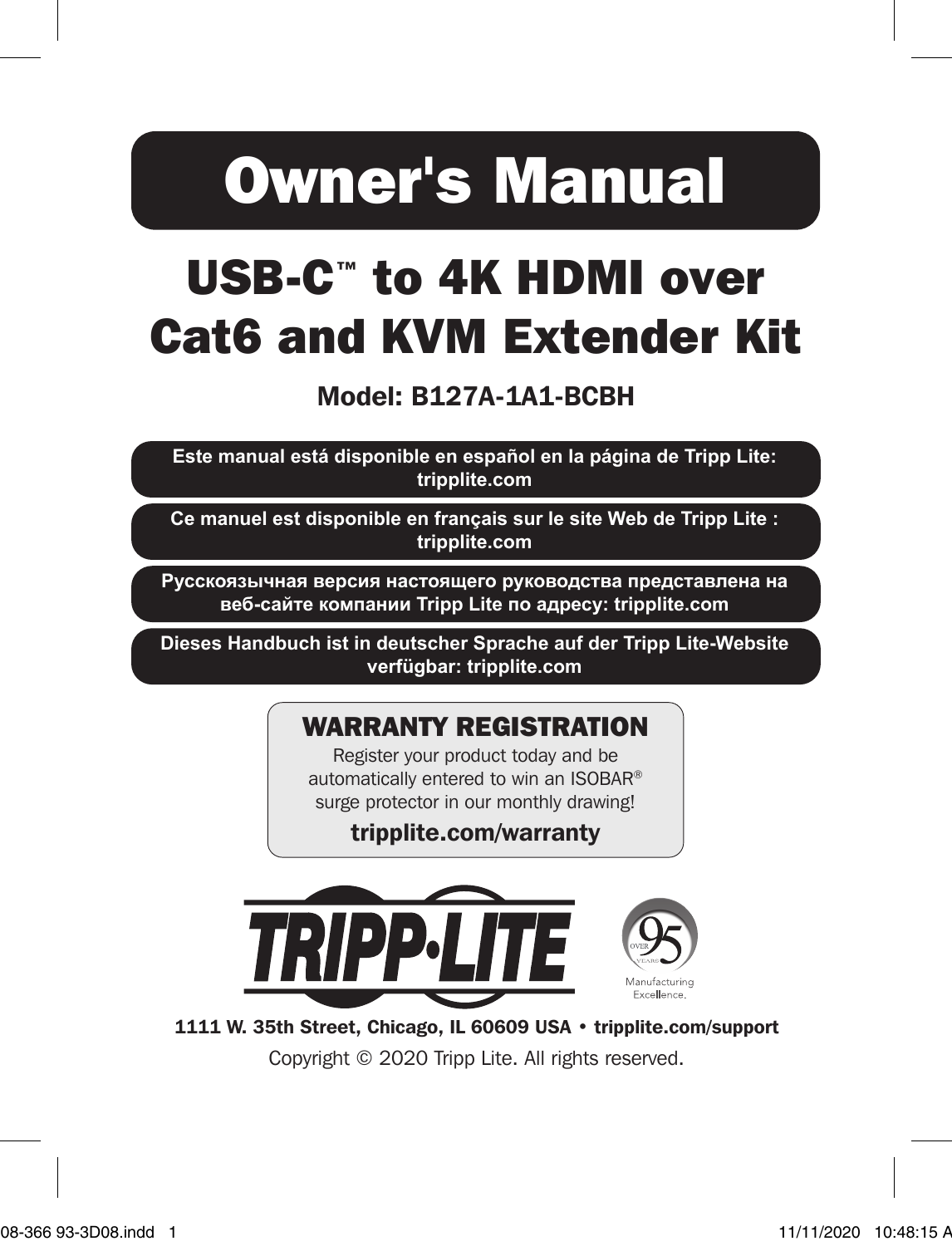### Package Contents

- Transmitter and Receiver Units
- External Power Supply (Input: 100-240V, 50/60 Hz, 0.6A; Output: 24V/1A)
- Plug Adapters: NEMA 1-15P (North America), CEE 7/16 Schuko (Europe), BS 1363 (UK) and AS/NZS 3112 (Australia)
- Mounting Hardware
- Owner's Manual

#### Optional Accessories

- N202-Series Cat6 24 AWG Solid-Wire Patch Cables
- P569-XXX-CERT or P568-XXX-2A Series High-Speed HDMI 2.0 Cables
- U420-Series USB-C 3.1 Gen 1/2 Cables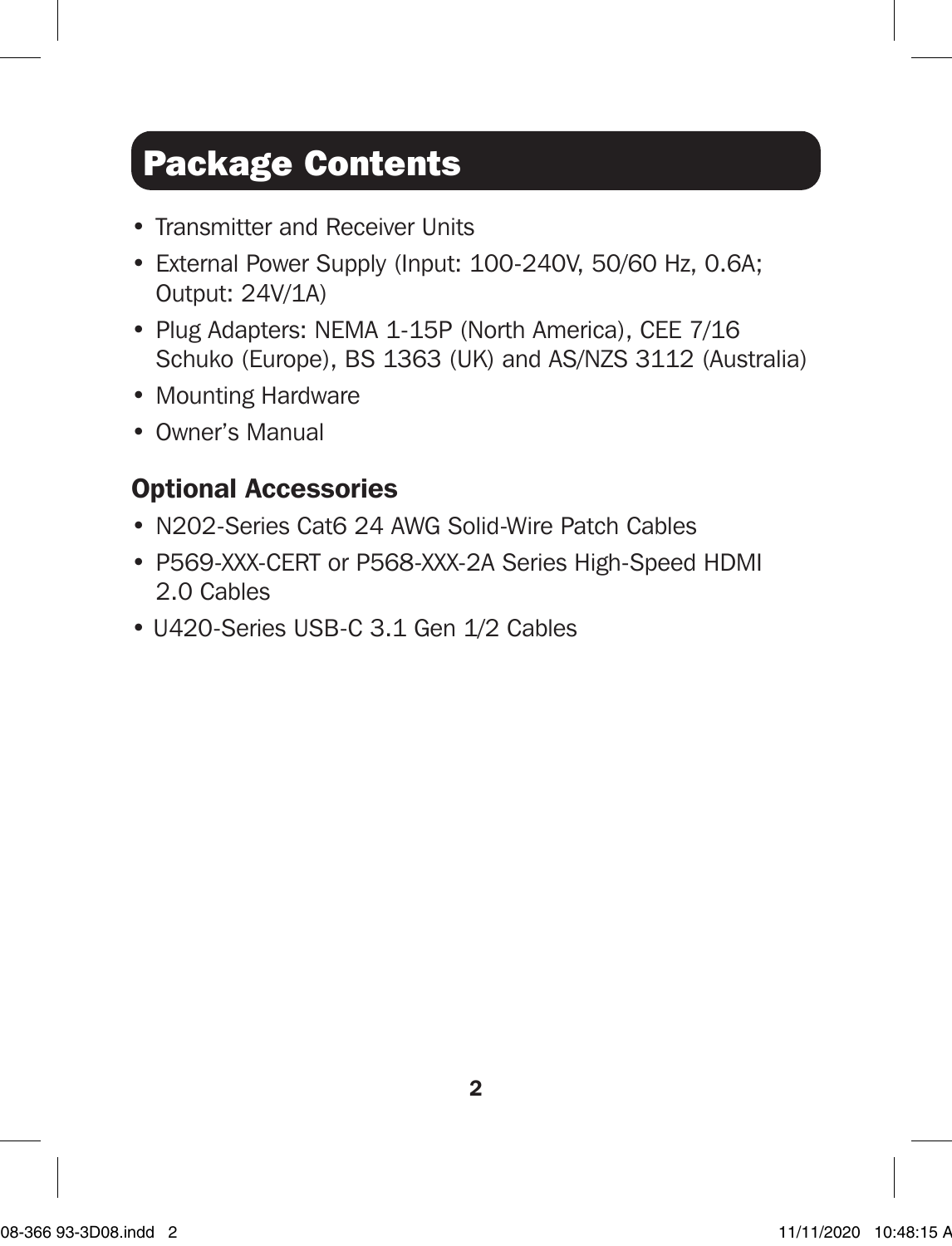### Product Features

- Extends  $4K \times 2K$  (3840 x 2160) @ 60 Hz video (as specified in HDMI 2.0) up to 230 ft. (70 m) from the source
- Built-in local HDMI port supports a 4K x 2K (3840 x 2160) @ 60 Hz signal
- USB Type-C PD 3.0 port provides up to 90W of charging power
- Remote receiver unit includes built-in equalization (EQ) control and auto EDID image adjustment
- Supports up to 7.1-channel surround sound audio
- Receiver includes a built-in Toslink port for audio extraction
- HDCP 2.2 compatible
- Plug and play—no software or drivers required
- Supports bi-directional IR and USB 1.1 via DIP switch selection
- Includes mounting hardware that enables both the local transmitter and remote receiver units to be wall-mounted, rack-mounted or pole-mounted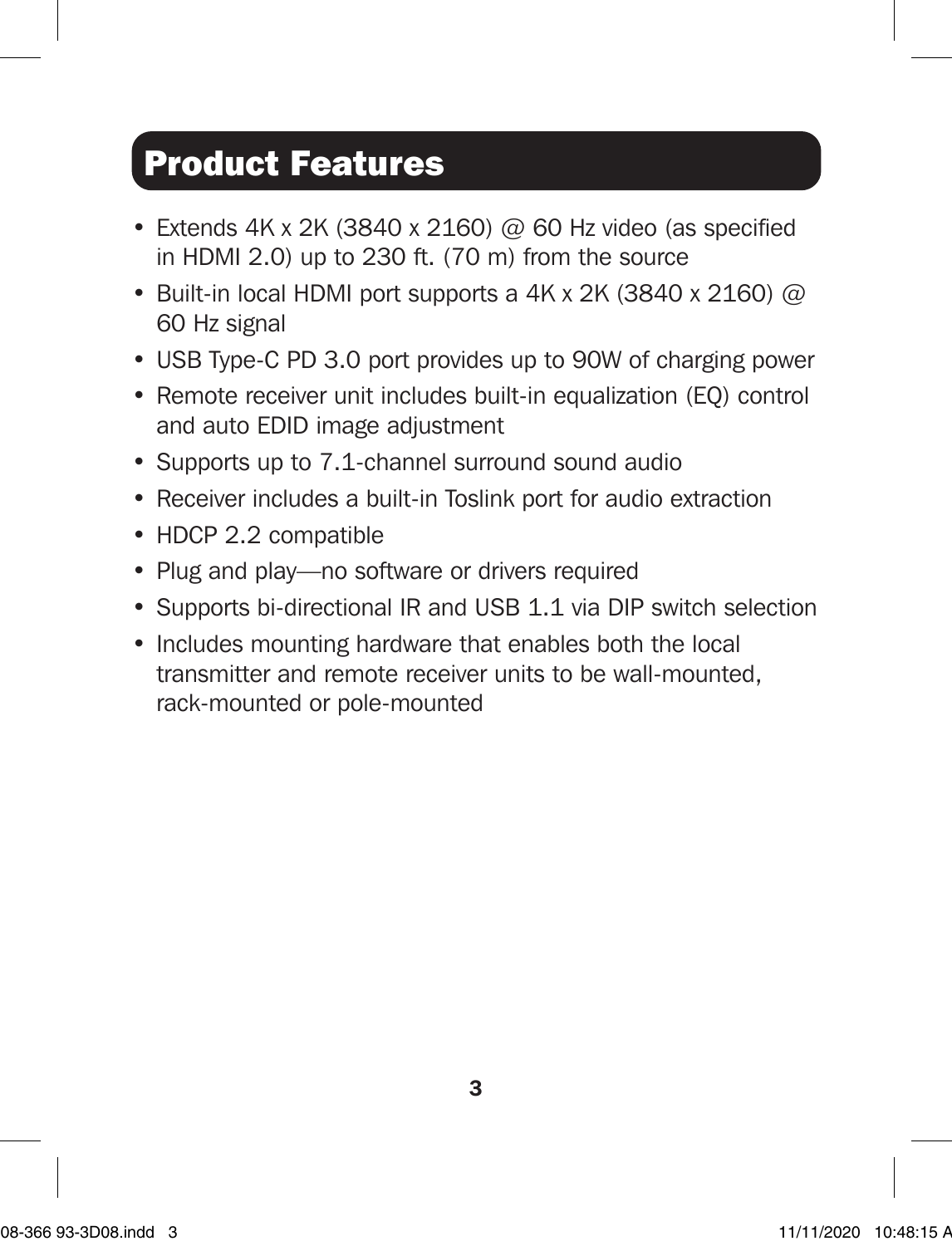### **Disclaimer**

Before installation, please check the following settings of your source(s) and TVs/monitor(s):

- 1. Set display to 60 Hz. Double-check factory settings, as default can be set to a lower frequency (Hz) than advertised.
- 2. Ensure the input setting of your monitor is set at HDMI 2.0. Some displays may have default setting at HDMI 1.4.
- 3. Check if the Ultra HD (UHD) Deep Color setting is enabled on your TV/monitor. Confirm with your TV/monitor manufacturer which HDMI ports support UHD Deep Color.
- 4. Check the USB/IR switch. The default setting is "IR".

*Note: To connect a local monitor to your installation, the UHD Deep Color setting may need to be disabled on your local TV/monitor (depending on make/model) to achieve 4K / 60 Hz resolution.*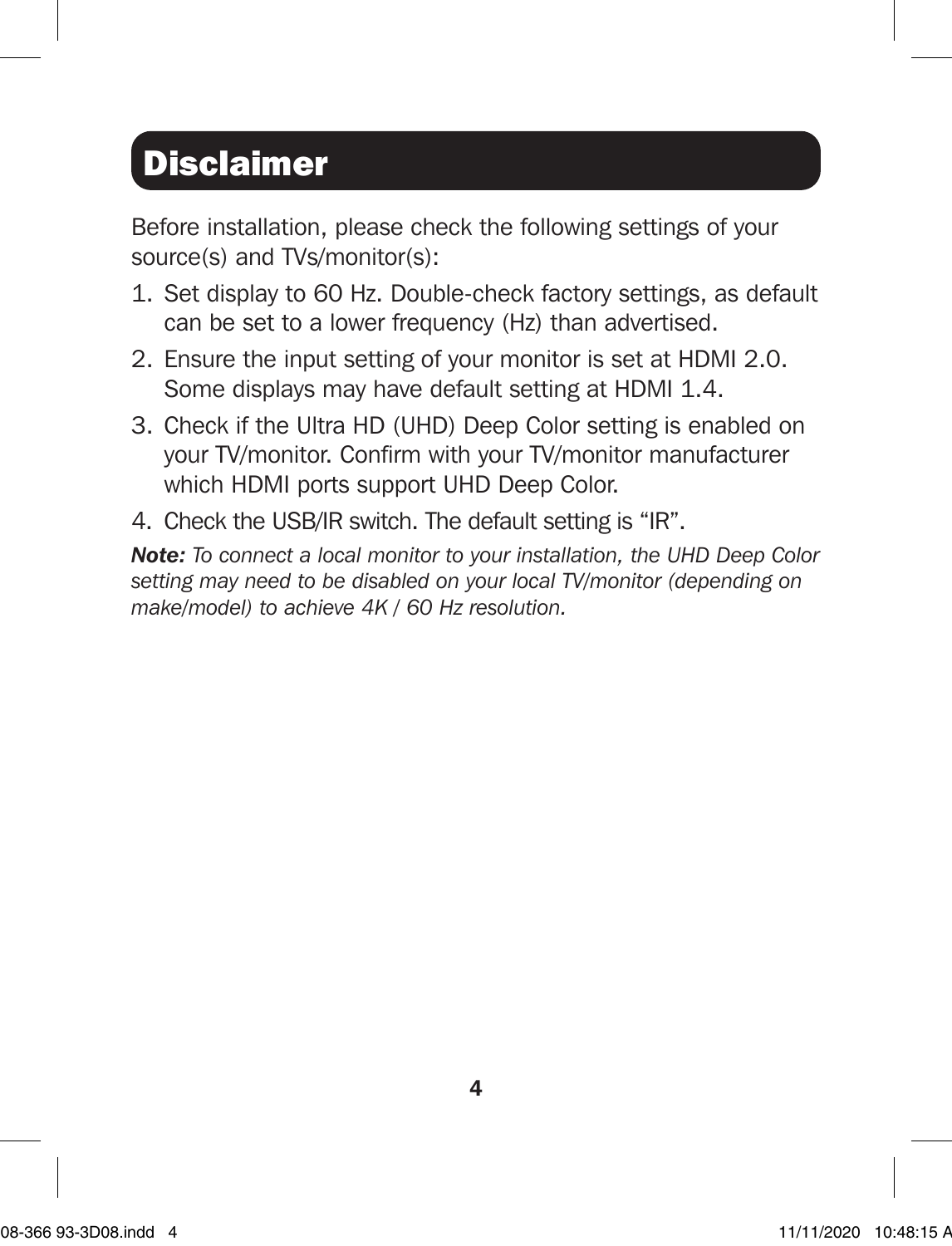### Mounting Instructions

The B127A-1A1-BCBH includes mounting hardware that allows for a variety of mounting methods. The following images illustrate how the included mounting brackets can be attached for different installations.

*Note: The model shown in the images below is for illustrative purposes only. Your product may vary by model number, size or port orientation. The mounting options for all over IP units are the same.*

#### Wall-Mount

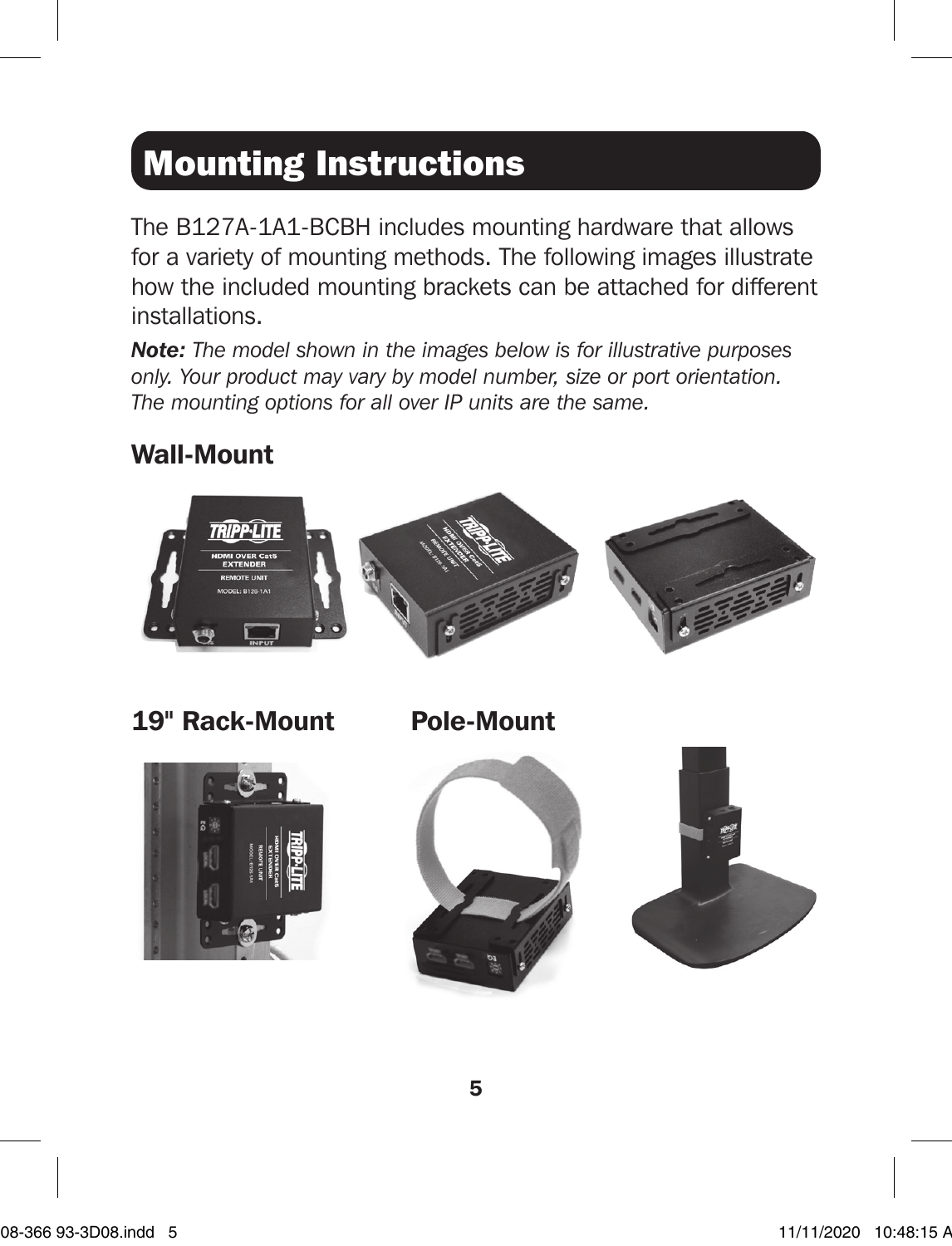### Installation

#### *Notes:*

- *Make sure all equipment in the installation—such as TVs, a Type-C notebook PC and the transmitter—is powered OFF.*
- *Test to ensure the entire installation works properly before pulling cables through ceilings/walls.*
- *To achieve maximum distance and performance, use 24 AWG solid wire Cat6 cable. Using stranded-wire Cat6 cable, or cable with a gauge (AWG) size higher than 24 AWG, will result in shorter extension distance. Higher gauge cabling, such as 26 AWG, has a more limited transmission capability than lower gauge cabling. All Tripp Lite N202- Series Cat6 cables are made with 24 AWG solid-wire cabling.*
- *External power is not required for remote receiver units due to Powerover-Cable (PoC) technology incorporated in the transmitter units.*

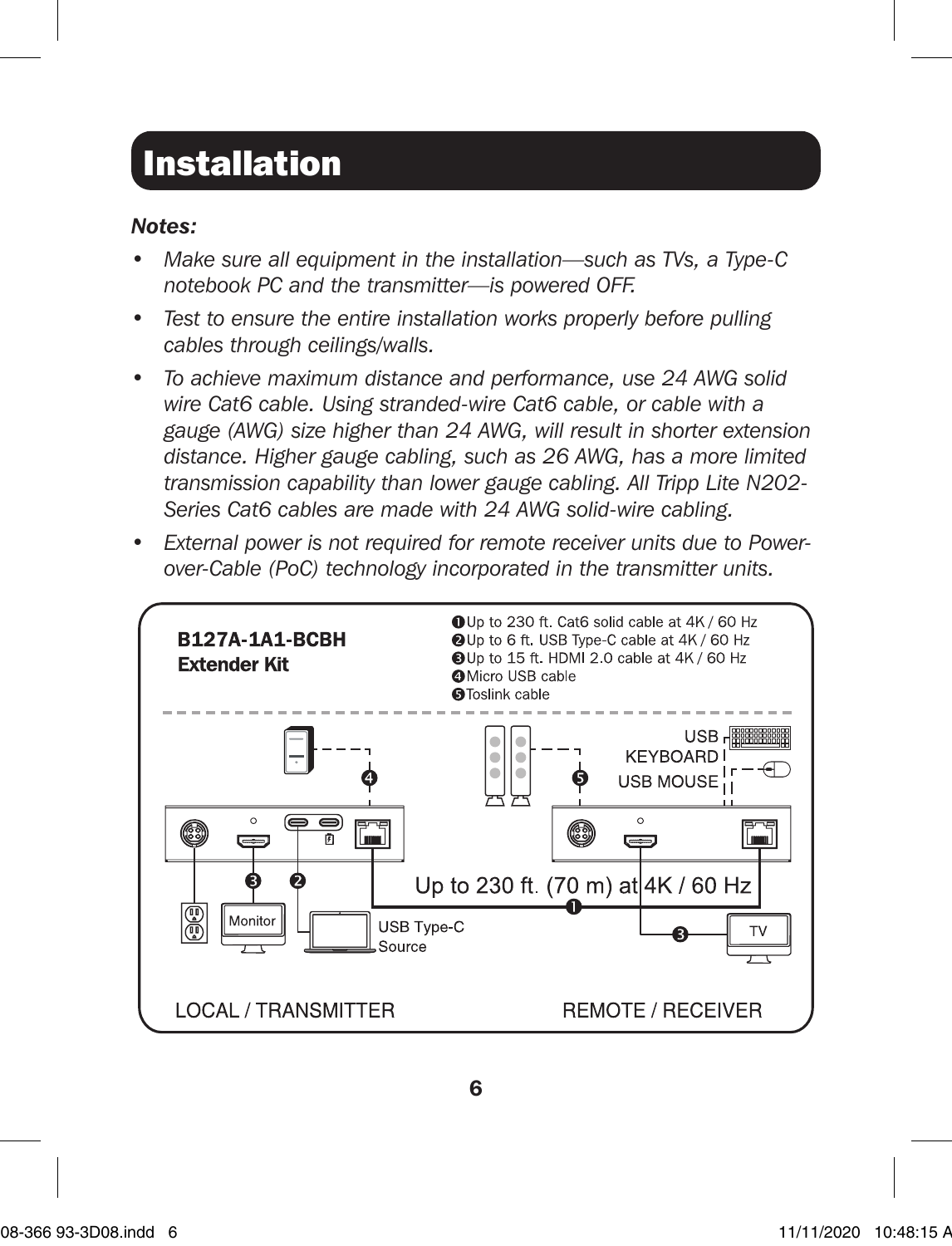### Installation

- 1. Using a USB 3.0 Type-C cable, connect the USB Type-C source to the INPUT port on the local transmitter unit.
- 2. **Optional:** Using an HDMI 2.0 cable (such as Tripp Lite P569-XXX-CERT or P568-XXX-2A Series cables), connect a local monitor to the LOCALOUT port on the B127A-1A1-BCBH local transmitter unit.
- 3. Using Cat6 cable, connect the RJ45 port on the local transmitter unit to the RJ45 port on the remote receiver unit.
- 4. Using an HDMI 2.0 cable (such as Tripp Lite P569-XXX-CERT or P568-XXX-2A Series cables), connect the remote receiver unit's HDMI port to a monitor.
- 5. Turn the power on to your connected TVs/monitors. The LOCAL (orange) LED will illuminate to indicate the local port is connected to a display.
- 6. Connect the external power supply to the local transmitter unit and plug it into an available wall outlet or (optional) a Tripp Lite Surge Protector, Power Distribution Unit (PDU) or Uninterruptible Power Supply (UPS). The POWER (green) LED on the local transmitter unit will illuminate to indicate the unit is receiving power from the external power supply. The POWER (green) LED on the remote receiver unit will illuminate to indicate the unit is receiving power from the local transmitter unit through PoC technology.
- 7. Turn on the power to the USB Type-C source. The OUTPUT (orange) LED on the local transmitter unit will illuminate to indicate a signal is received from the source.
- 7 8. The (orange) RJ45 LED will illuminate on both the local transmitter unit and remote receiver unit to indicate a signal is received from source to display. The screen should now display on the connected monitor.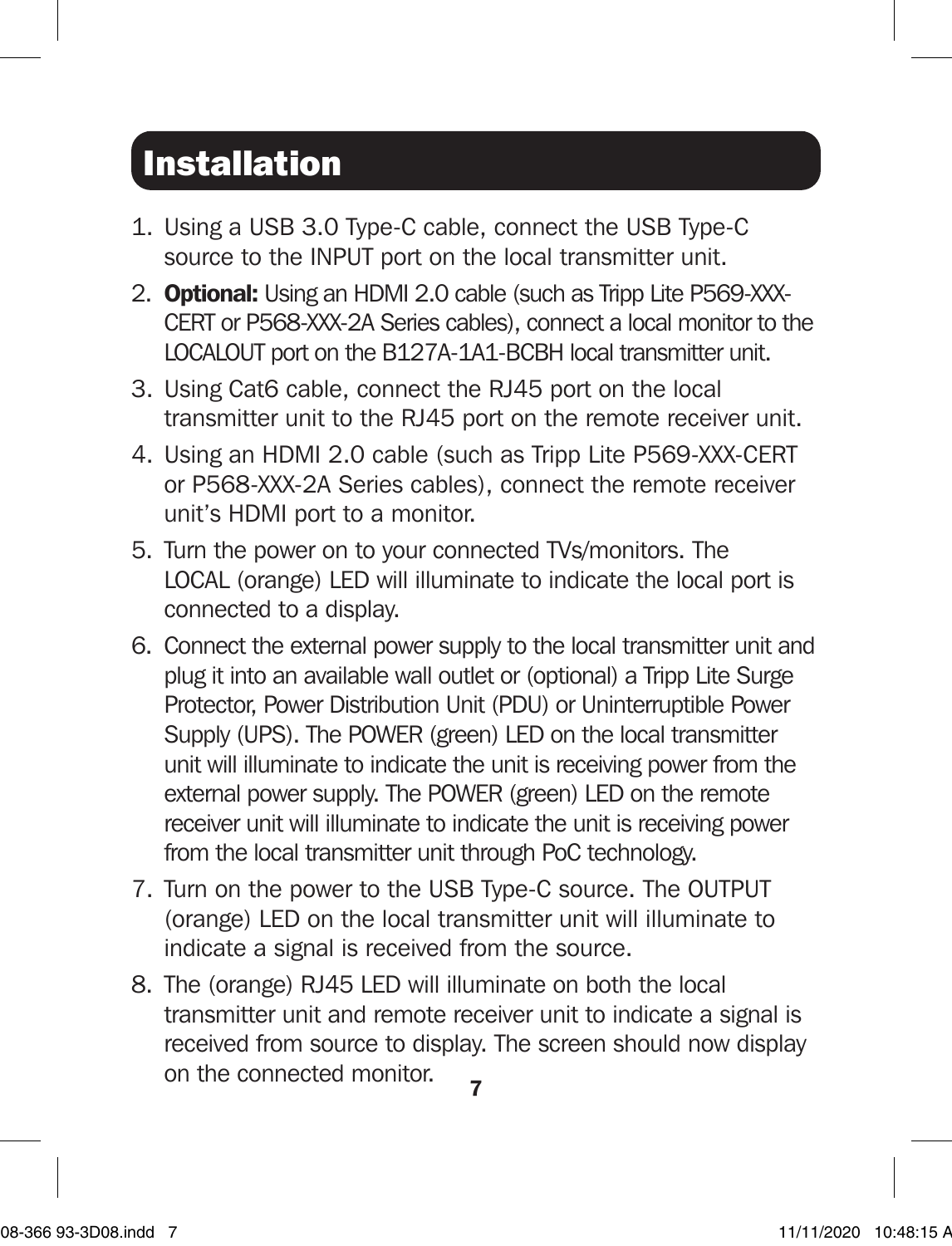### USB/IR/Toslink Controls

The extender kit provides the following functional controls:

- USB 1.1 One Micro-USB input at transmitter, dual USB-A outputs at receiver
- Bi-Directional IR Dual 3.5 mm jacks at both the transmitter and receiver
- Toslink Audio output at receiver

*Note: All of the following USB/IR/Toslink steps are optional. For port locations, refer to the diagram in the Extender Kit Installation section.*

### IR Control

1. Connect a user-supplied IR-OUT cable to the transmitter unit's IR-OUT port. Place the sensor on the IR-OUT cable in an unobstructed area within clear view of the device being controlled. Then connect a user-supplied IR-IN cable to the receiver unit's IR-IN port. The IR-IN cable will communicate the desired command via the transmitter's IR-OUT cable.

*Note: The IR-OUT cable receives the signal from the remote control and sends it to the device being controlled (e.g. Blu-ray™ player, etc.).*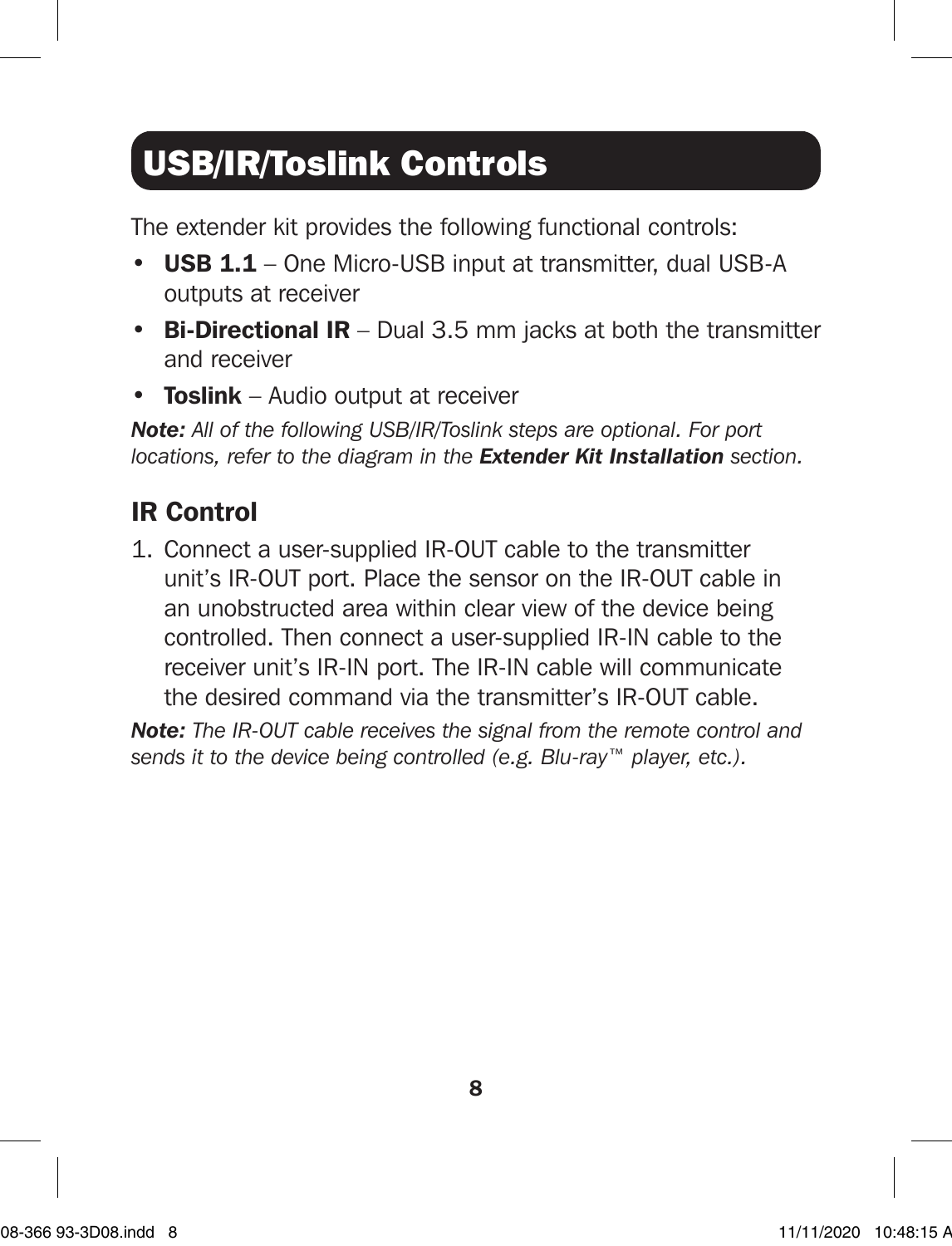### USB/IR/Toslink Controls

#### USB Control

1. With a user-supplied USB Micro-B cable (such as Tripp Lite U050-XXX Series USB cable), connect to the transmitter's Micro-B port. Then connect a keyboard and mouse to the available USB-A ports on the receiver unit.

#### Toslink Control

1. With a user-supplied Toslink cable (such as Tripp Lite A102- XXM Series cables), connect an audio receiver, compatible speaker(s) or other audio system equipped with a Toslink digital input.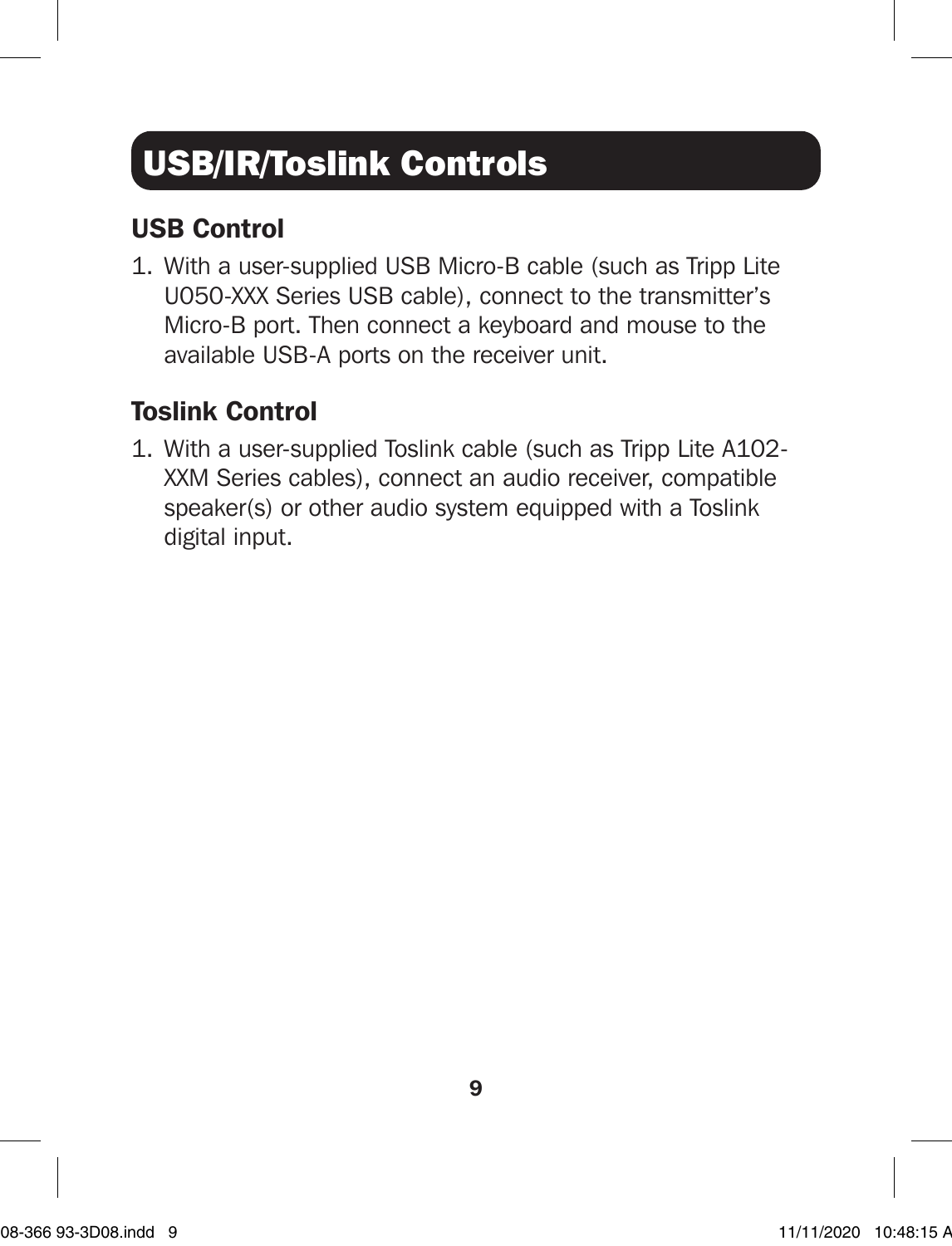### Warranty and Product Registration

#### 1-Year Limited Warranty

TRIPP LITE warrants its products to be free from defects in materials and workmanship for a period of one (1) year from the date of initial purchase. TRIPP LITE's obligation under this warranty is limited to repairing or replacing (at its sole option) any such defective products. To obtain service under this warranty, you must obtain a Returned Material Authorization (RMA) number from TRIPP LITE or an authorized TRIPP LITE service center. Products must be returned to TRIPP LITE or an authorized TRIPP LITE service center with transportation charges prepaid and must be accompanied by a brief description of the problem encountered and proof of date and place of purchase. This warranty does not apply to equipment which has been damaged by accident, negligence or misapplication or has been altered or modified in any way.

EXCEPT AS PROVIDED HEREIN, TRIPP LITE MAKES NO WARRANTIES, EXPRESS OR IMPLIED, INCLUDING WARRANTIES OF MERCHANTABILITY AND FITNESS FOR A PARTICULAR PURPOSE. Some states do not permit limitation or exclusion of implied warranties; therefore, the aforesaid limitation(s) or exclusion(s) may not apply to the purchaser.

EXCEPT AS PROVIDED ABOVE, IN NO EVENT WILL TRIPP LITE BE LIABLE FOR DIRECT, INDIRECT, SPECIAL, INCIDENTAL OR CONSEQUENTIAL DAMAGES ARISING OUT OF THE USE OF THIS PRODUCT, EVEN IF ADVISED OF THE POSSIBILITY OF SUCH DAMAGE. Specifically, TRIPP LITE is not liable for any costs, such as lost profits or revenue, loss of equipment, loss of use of equipment, loss of software, loss of data, costs of substitutes, claims by third parties, or otherwise.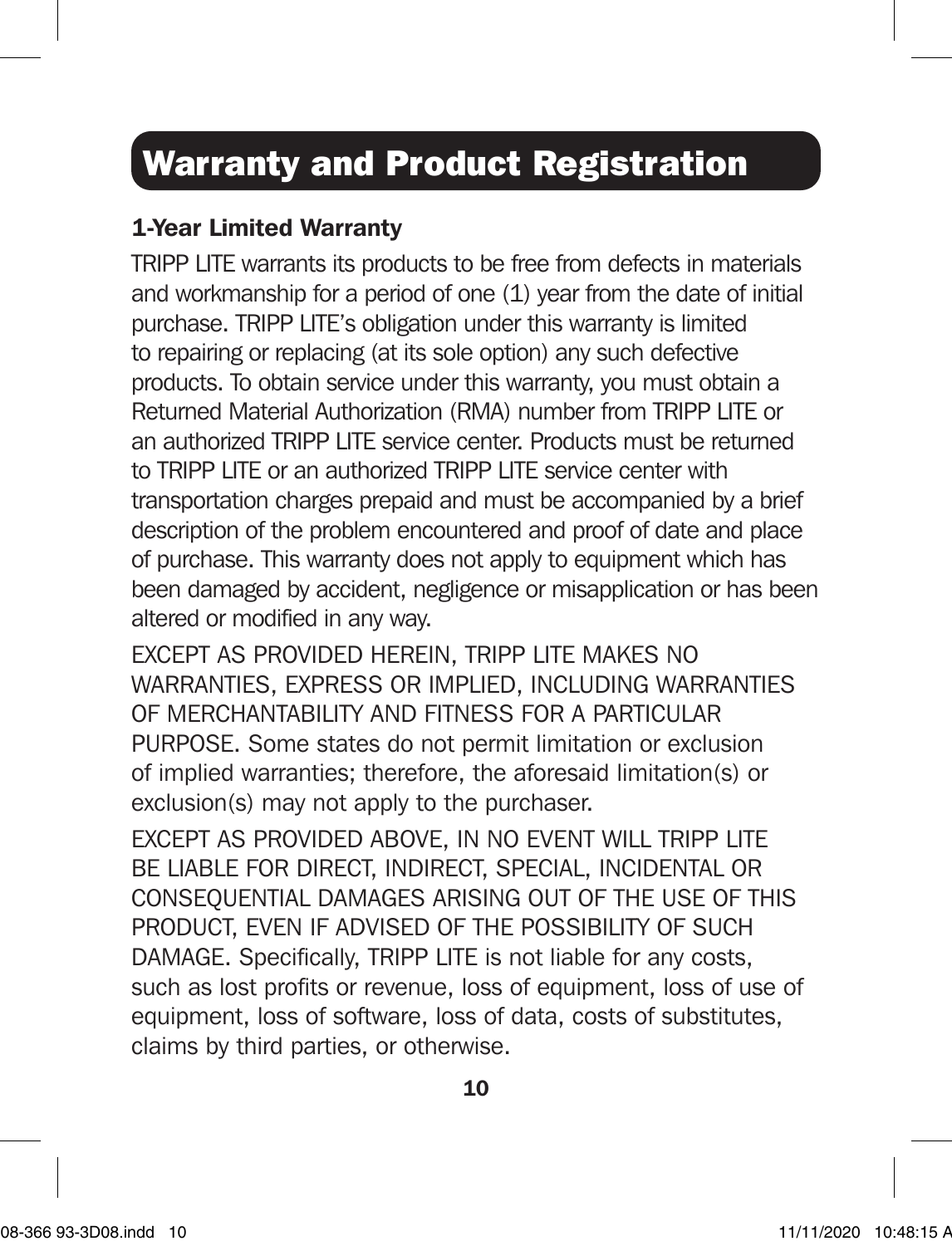### Warranty and Product Registration

#### PRODUCT REGISTRATION

Visit tripplite.com/warranty today to register your new Tripp Lite product. You'll be automatically entered into a drawing for a chance to win a FREE Tripp Lite product!\*

\* No purchase necessary. Void where prohibited. Some restrictions apply. See website for details.



#### WEEE Compliance Information for Tripp Lite Customers and Recyclers (European Union)

Under the Waste Electrical and Electronic Equipment (WEEE) Directive and implementing regulations, when customers buy new electrical and electronic equipment from Tripp Lite they are entitled to:

- Send old equipment for recycling on a one-for-one, like-for-like basis (this varies depending on the country)
- Send the new equipment back for recycling when this ultimately becomes waste

Use of this equipment in life support applications where failure of this equipment can reasonably be expected to cause the failure of the life support equipment or to significantly affect its safety or effectiveness is not recommended.

Tripp Lite has a policy of continuous improvement. Specifications are subject to change without notice. Photos and illustrations may differ slightly from actual products.